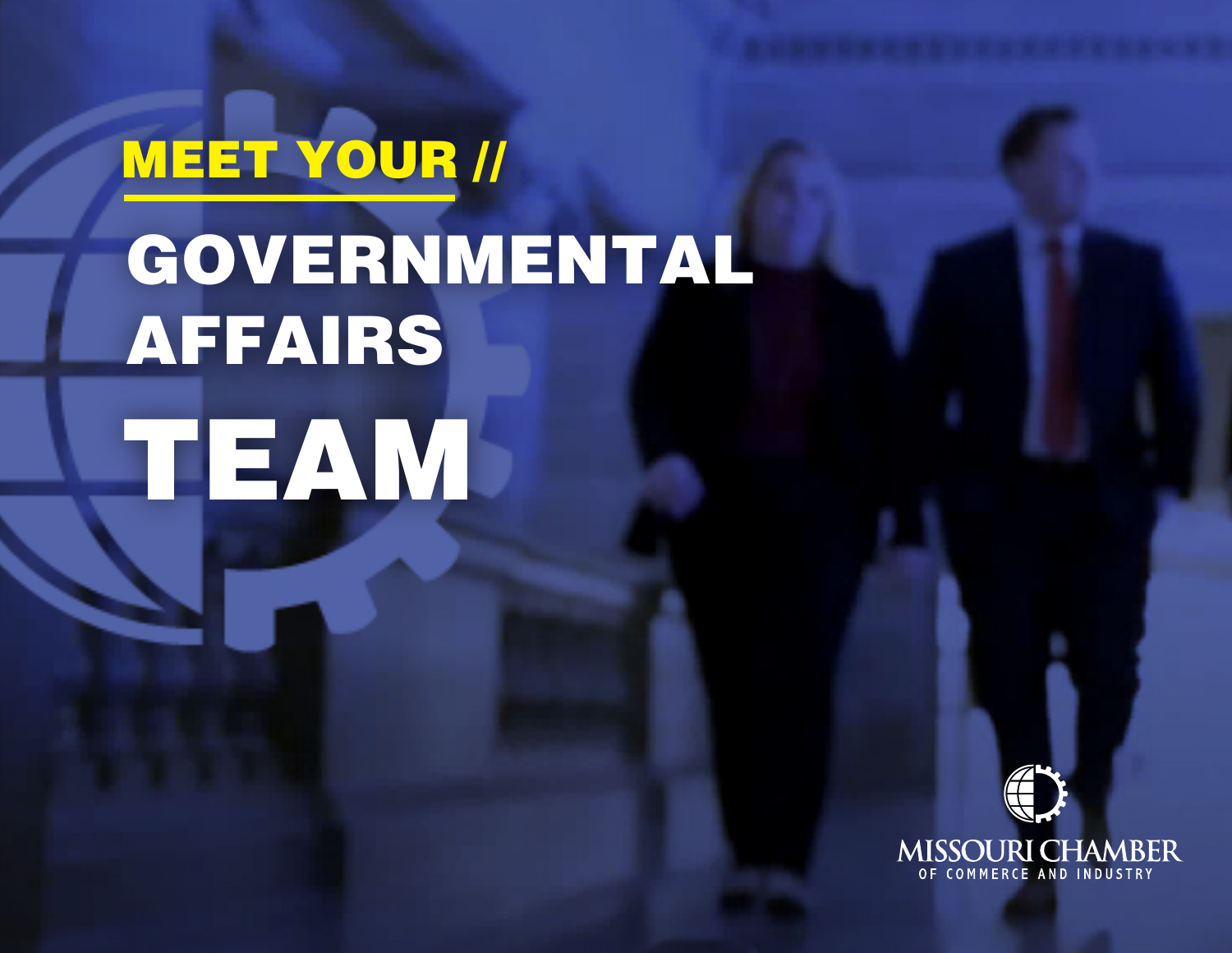

## // KARA CORCHES

**Vice President of Governmental Affairs, Missouri Chamber of Commerce and Industry** kcorches@mochamber.com

As the Vice President of Governmental Affairs, Kara Corches advocates for a wide variety of issues areas for the business community, including agriculture, education, energy, health care, tech, and workforce development. Most recently Corches launched the Missouri Chamber Tech Alliance, an initiative to unite Missouri's technology community behind a statewide, data-driven, solutions-oriented strategy of policy and programs to maximize Missouri's position as an emerging tech hub.

Before joining the Missouri Chamber, Corches was chief lobbyist for the California Optometric Association in Sacramento for several years. She also worked in political affairs at the California Farm Bureau Federation. Prior to her entry into state-level politics and advocacy, Corches worked at the federal level in Washington, D.C. for the American Medical Association and a member of Congress. In her various roles, she has developed expertise in political action committee fundraising and management as well as mobilizing networks of grassroots advocates.

Corches earned a Master of Public Policy and Administration degree from California State University, Sacramento, where she conducted original research on Medicaid policy. She also holds a Bachelor of Arts in speech communication from Baylor University.

*Issues:* 



#### **WORKFORCE**

- *Workforce programs*
- *Apprenticeships*
- *Education*
- *Childcare*



#### **COVID VACCINE MANDATES**

*• Workplace Laws/Mandates*



## **ENERGY / TECHNOLOGY<br>ENVIRONMENT**

- *Utilities/PSC*
- *DNR*
- *Permits*
- *EPA*



#### **LEGAL CLIMATE REFORM**

#### *• Judicial fairness*

- *Stopping frivolous lawsuits*
- *Efficient legal process*



- *All department tracking*
- *Evaluate member needs in budget*
- *Gaming*



**ENVIRONMENT** *• Prescription Drug Monitoring*

*• Healthcare Mandates • Managed Care • Telehealth*

*• Missouri Tech Alliance*

#### **BUDGET PUBIC SAFETY**

- *Crime Reduction*
- *Reentry Programs*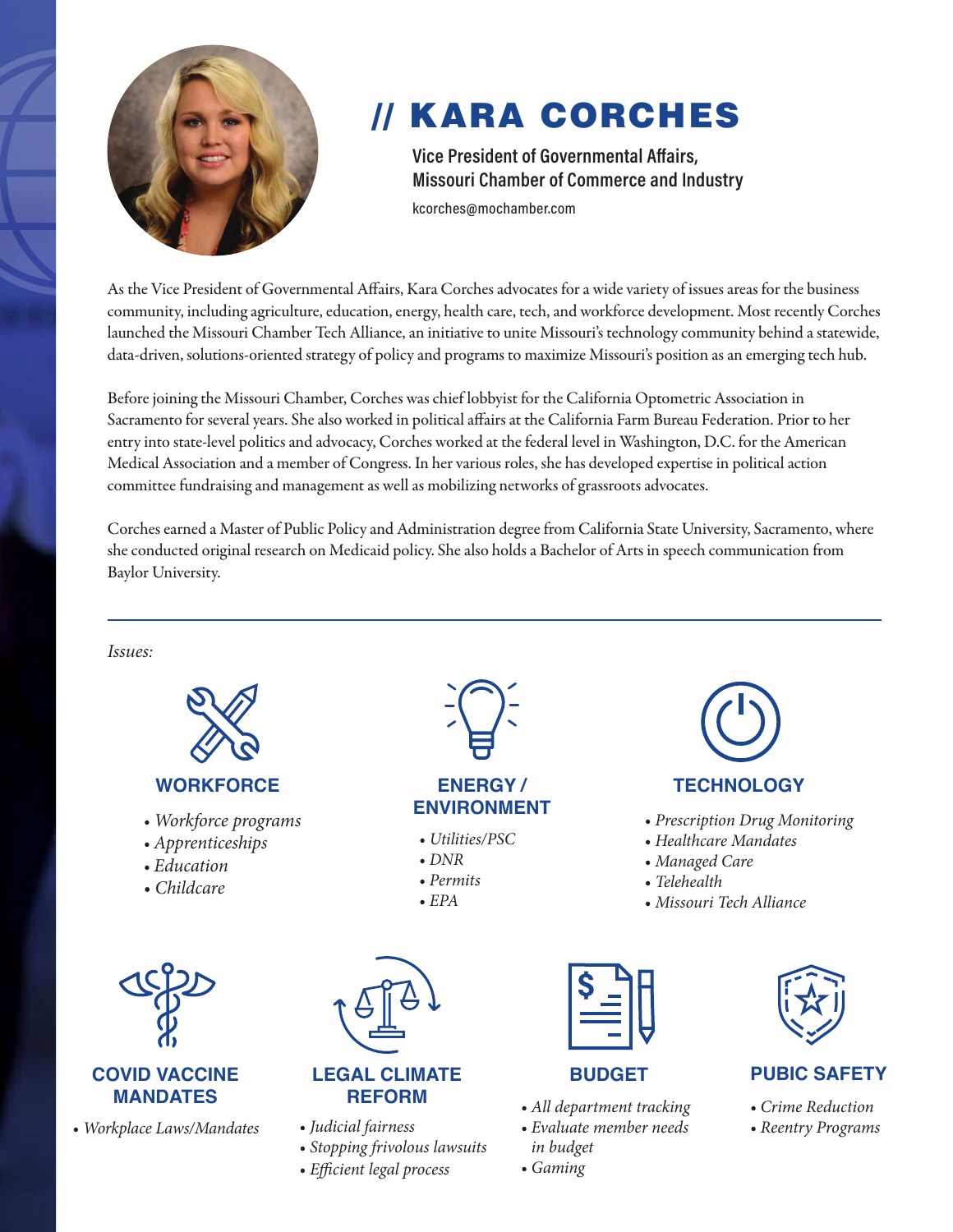

## // ROSS LIEN

**Director of Legislative Affairs, Missouri Chamber of Commerce and Industry** rlien@mochamber.com

Ross Lien is an experienced political operative and military veteran. He has worked on and won political campaigns in multiple states across the country. Ross also previously worked in the Missouri governor's office on legislative affairs. Lien graduated with a B.A. in economics from the University of North Dakota. Ross has been with the Missouri Chamber for three years and is an expert on economic development, infrastructure and tax policy.

*Issues:* 



#### **TRANSPORTATION**

- *Funding*
- *Tolling*
- *Regulatory*
- *21st Century Task Force*
- *Airports/ports*



- *Tax Credits & Incentives*
- *Small Business*
- *Tourism*
- *Broadband*



- *Tax Policy*
- *Wayfair*
- *Local taxation issues as members dictate*



### **HEALTHCARE**

- *Prescription Drug Monitoring*
- *Healthcare Mandates*
- *Managed Care*
- *Telehealth*



#### **ELECTIONS/ POLITICAL**

*• PAC • IP Reform*

### **BUDGET LABOR / HR**

- *All department tracking*
- *Evaluate member needs*

*in budget • Gaming*

- *Prevailing Wage*
	- *Paycheck Protection*
	- *UI*
	- *Worker's Comp*

*• Right to Work*

- *Minimum Wage*
- *Leave*
- *Workplace Laws/Mandates*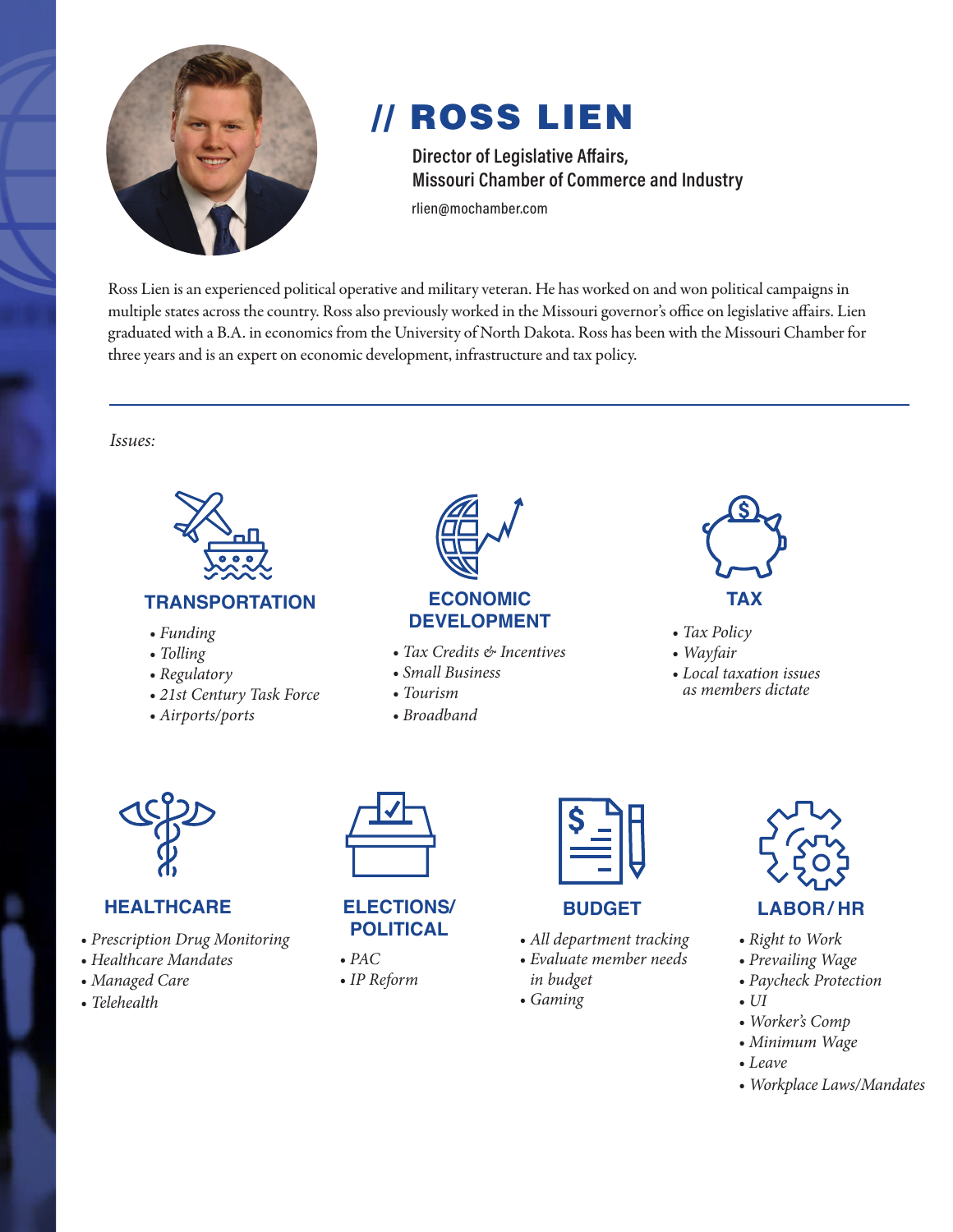

## // BRENDAN COSSETTE

**Chief Operating Officer, Missouri Chamber of Commerce and Industry** bcossette@mochamber.com

Brendan Cossette has served as the Chief Operating Officer of the Missouri Chamber of Commerce and Industry, the state's largest business association representing more than 50,000 Missouri employers, since 2015.

Prior to his current role with the Chamber, Cossette lobbied for the Missouri Primary Care Association and the Chamber. He also served as Chief of Staff to two President's Pro Tem in the Missouri Senate and General Counsel of the Missouri Department of Health and Senior Services. Additionally, he led a health focused economic development non-profit in Kansas City and practiced law in his hometown of Rolla, Missouri.

Cossette has a bachelor of arts and a juris doctorate from the University of Missouri-Columbia. He became a member of the The Missouri Bar in 2001, licensed to practice in Missouri for nearly 20 years.

*Background:* 

**HEALTHCARE**